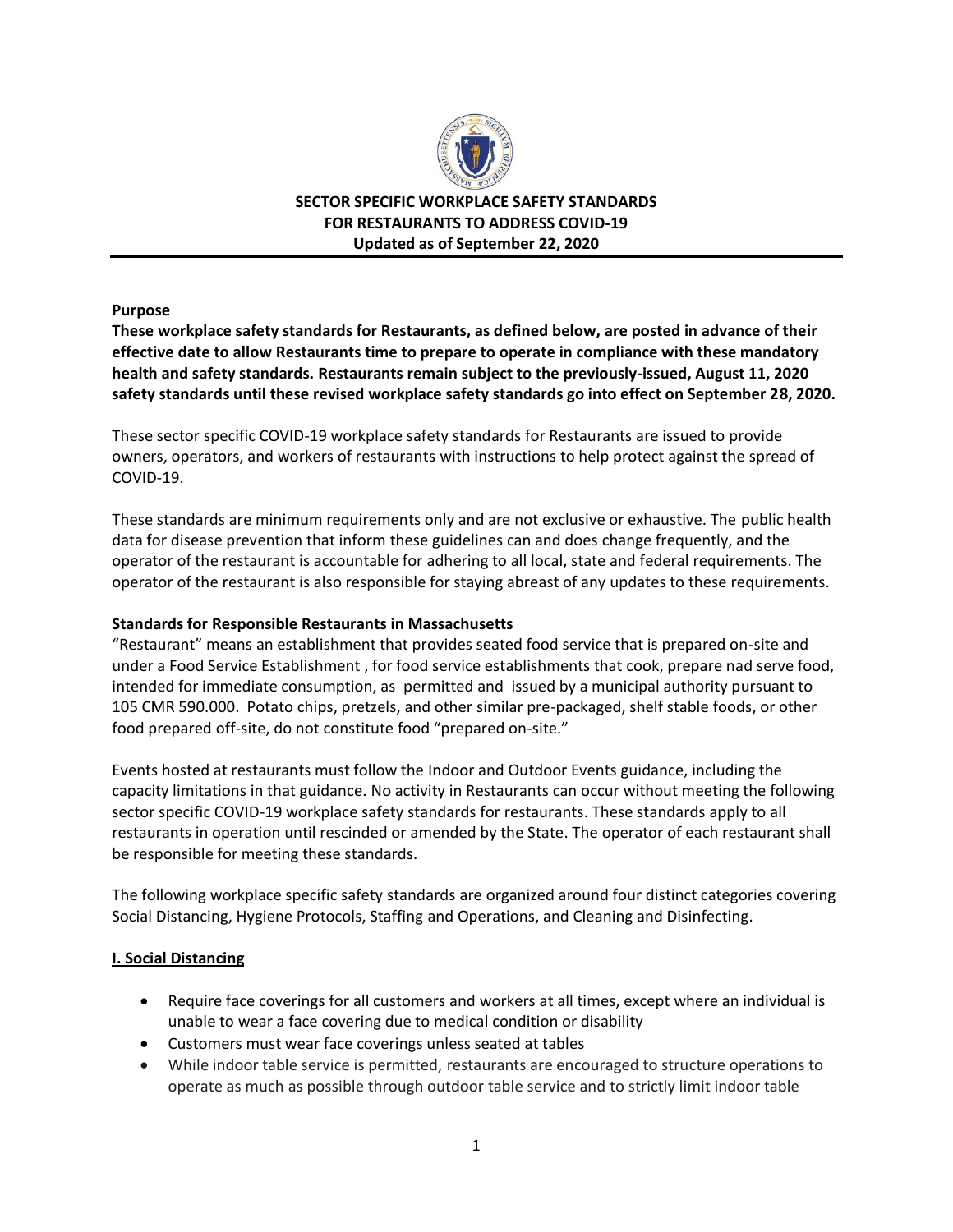service in order to assure effective compliance with social distancing requirements and to limit activities within confined spaces

- Restaurants must comply with the following sector specific social distancing rules for providing dining services in all customer seating areas:
	- Tables must be positioned so to maintain at least a 6 foot distance from all other tables and any high foot traffic areas (e.g., routes to bathrooms, entrances, exits); tables may be positioned closer if separated by protective / non-porous barriers (e.g., structural walls or plexi-glass dividers) not less than 6 feet high installed between tables and high foot traffic areas
	- The size of a party seated at a table cannot exceed 10.
- Bar seating is permitted provided that either:
	- There are no active work areas or working staff behind the bar at least 6 ft away; or
	- There is a physical barrier (e.g. Plexiglas) separating customers from the bar space that is at least 30 inches high and a gap/opening at the bottom of the barrier is allowed for food and drink service as long as the gap/opening is no more than 8 inches high
	- In addition, parties must be seated at bars (no standing customer service) and parties must be spaced at least 6 ft from other parties
	- Subject to any applicable building and fire code requirements, bar areas may be reconfigured to accommodate table seating that complies with all spacing and other requirements in these COVID-19 safety standards. Tables must not be placed within 6 feet of the staffed bartending area.
- All customers must be seated; eat-in service to standing customers (e.g., around bar areas) is prohibited Restaurants may provide carry-out or delivery service, but all safety standards for table separation, size of party, and hygiene must be maintained for any indoor or outdoor table seating that is available to carry-out patronsAll other amenities and areas not employed for food and beverage service (e.g., dance floors, pool tables, playgrounds, etc.) must be closed or removed to prevent gathering of customers.
- Recreation amenities which are allowed to open in Step 1 of Phase III (such as arcade games) may be open if adhering to all safety protocols in the Arcades & Other Indoor & Outdoor Game & Recreation Businesses including the requirement that active use of pool tables and other games involving patrons not seated at tables is not permitted in areas where food service is provided.
- Ensure separation of 6 feet or more between all individuals (workers, vendors, and customers) unless this creates a safety hazard due to the nature of the work or the configuration of the workspace
	- Close or reconfigure worker common spaces and high density areas where workers are likely to congregate (e.g., break rooms, eating areas) to allow 6 feet of physical distancing; redesign work stations to ensure physical distancing (e.g., separate tables, stagger workstations on either side of processing lines so workers are not face-to-face, use distance markers to assure spacing including in the kitchen area)
	- Establish directional hallways and passageways for foot traffic if possible, to minimize contact (e.g., one-way entrance and exit to the restaurant). Post clearly visible signage regarding these policies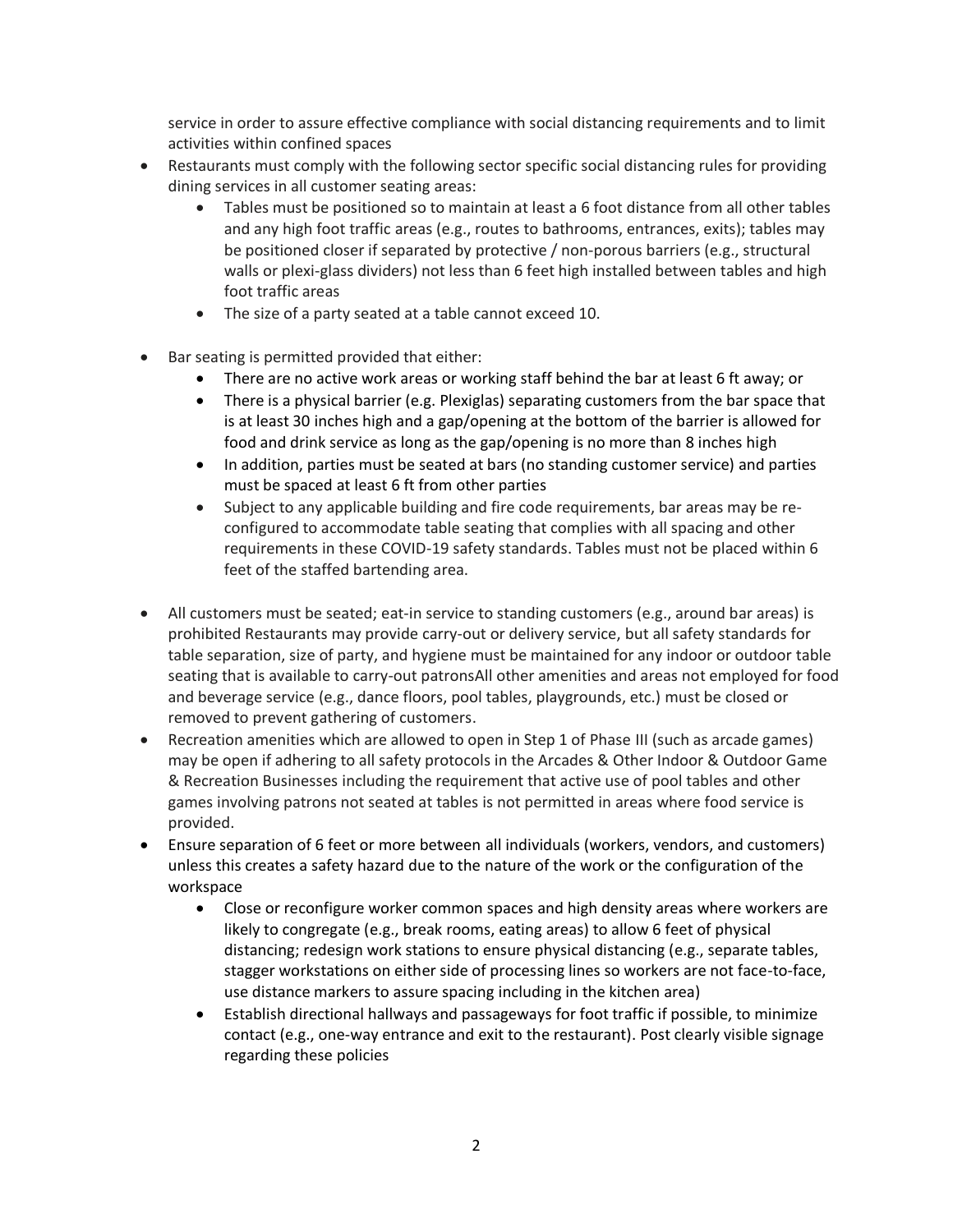- Prohibit lingering in common areas (e.g., waiting areas, bathrooms) and ensure social distancing in common areas by marking 6 feet spacing with tape or paint on the floor and signage
- All customer-facing workers (e.g., servers, bus staff) must minimize time spent within 6 feet of customers
- Designate assigned working areas to workers where possible to limit movement throughout the restaurant and limit contact between workers (e.g., assigning zones to servers)
- Stagger work schedules and staff meal and break times, regulating maximum number of people in one place and ensuring at least 6 feet of physical distancing
- Minimize the use of confined spaces (e.g., elevators, vehicles) by more than one individual at a time
- Valet parking operations should be avoided unless necessary due to physical or geographic constraints or in order to accommodate individual guests with disabling conditions
	- Valets must be provided with hand sanitizer and should use sanitizer before and after parking vehicles

# **II. Hygiene Protocols**

- All workers must wash their hands frequently, and table servers must wash their hands or apply hand sanitizer between each table interaction
- Ensure access to handwashing facilities on site, including soap and running water, and allow sufficient break time for workers to wash hands frequently; alcohol-based hand sanitizers with at least 60% alcohol may be used as an alternative
- Alcohol-based hand sanitizers with at least 60% alcohol should be made available at entrances, exits, and in the dining area
- Supply workers at workplace location with adequate cleaning products (e.g., sanitizer, disinfecting wipes)
- Post visible signage throughout the site to remind workers and customers of hygiene and safety protocols
- Self-serve, unattended buffets, topping bars, drink stations, and other communal serving areas must remain closed.
- Condiments and similar products (e.g., salt, pepper, and salad dressing) should not be pre-set on tables and should instead only be provided upon request either in single-serving portions (e.g., individual packages or cups) or in serving containers that are sanitized between each use
- Menus must be one of the following: 1) paper, single-use menus disposed after each use, 2) displayed menu (e.g., digital, whiteboard, chalkboard), 3) electronic menus viewed on customers' phones / mobile devices, or 4) laminated reusable menus sanitized between each use
- Utensils and place settings must be either single-use or sanitized after each use; utensils should be rolled or packaged. Tables should not be pre-set to reduce opportunity for exposure
- Tables and chairs must be cleaned and sanitized thoroughly between each seating

## **III. Staffing and Operations**

 When possible, reservations or call ahead seating should be encouraged; managers must ensure that diners waiting for tables do not congregate in common areas or form lines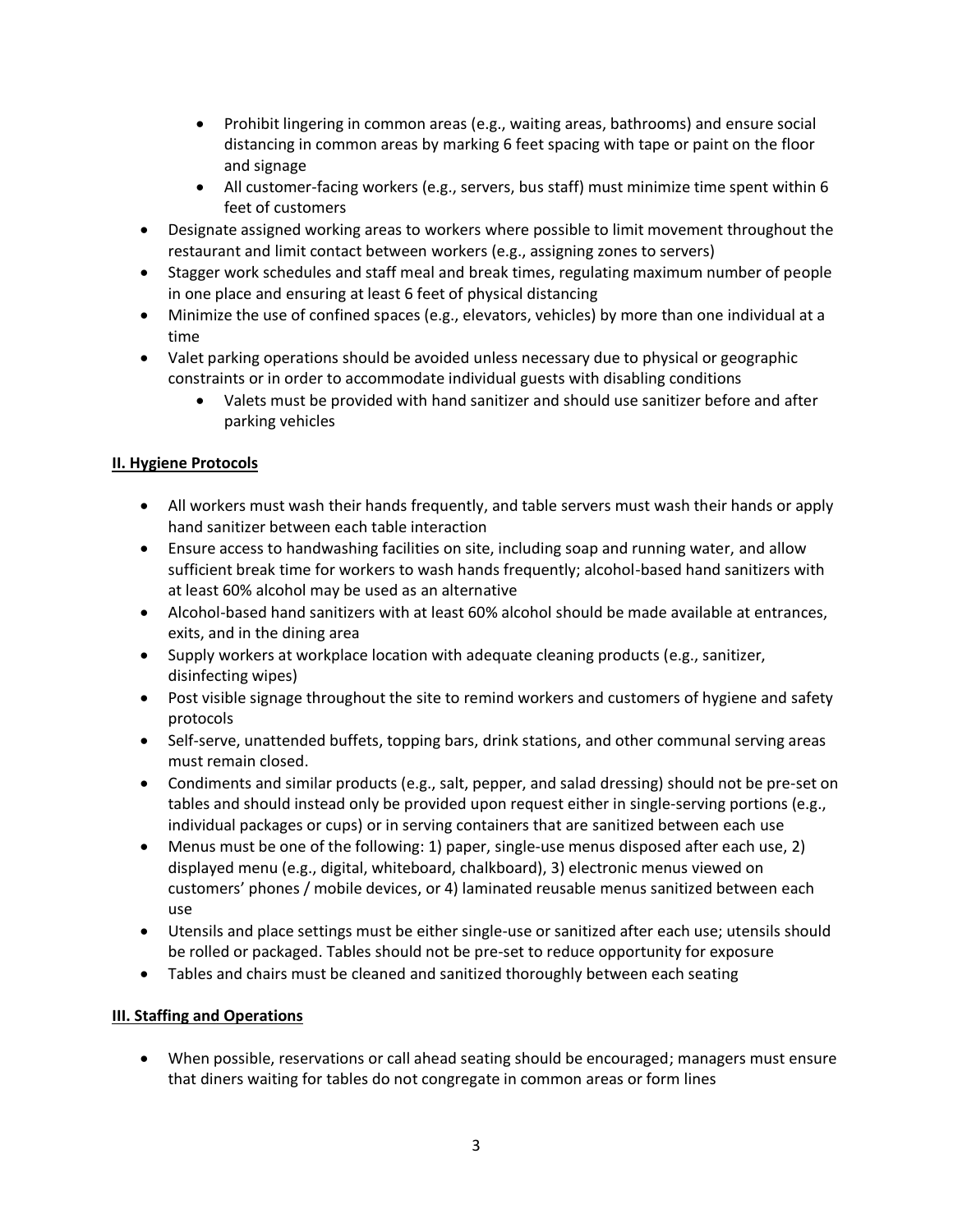- When taking reservations and when seating walk-in customers, restaurants should retain a phone number of someone in the party for possible contact tracing
- Encourage use of technological solutions where possible to reduce person-to-person interaction (e.g., contactless payment, mobile ordering, text on arrival for seating)
- Restaurants may not provide customers with buzzers or other devices to provide alerts that seating is available or orders are ready; restaurants should instead use no-touch methods such as audio announcements, text messaging, and notices on fixed video screens or blackboards
- Alcoholic beverages may only be served for on-site consumption if accompanied by food prepared on-site. Potato chips, pretzels, and other pre-packaged shelf stable foods, or other food prepared off-site, do not constitute food "prepared on-site." For each customer, an item of prepared food must be ordered at the same time as an initial alcoholic beverage(s) order. One or more shareable food item(s) may be ordered, as long as it/they would sufficiently serve the number of people at the table.
- Provide training to workers on up-to-date safety information and precautions including hygiene and other measures aimed at reducing disease transmission, including:
	- Social distancing, hand-washing, and requirement and proper use of face coverings
	- Modifying practices for serving in order to minimize time spent within 6 feet of customers
	- Self-screening at home, including temperature or symptom checks
	- Reinforcing that staff may not come to work if sick
	- When to seek medical attention if symptoms become severe
	- Which underlying health conditions may make individuals more susceptible to contracting and suffering from a severe case of the virus
- Restaurant operators should establish adjusted workplace hours and shifts for workers to minimize contact across workers and reduce congestion at entry points
- Limit visitors and vendors on site; shipping and deliveries should be completed in designated areas
- Workers must stay home if feeling ill
- Workers who are particularly high risk to COVID-19 according to the Centers for Disease Control (e.g., due to age or underlying conditions) are encouraged to stay home or arrange an alternate work assignment
- Restaurants must screen workers at each shift by ensuring the following:
	- Worker is not experiencing any symptoms such as fever (100.0 and above) or chills, cough, shortness of breath, sore throat, fatigue, headache, muscle/body aches, runny nose/congestion, new loss of taste or smell, or nausea, vomiting or diarrhea
	- Worker has not had "close contact" with an individual diagnosed with COVID-19. "Close contact" means living in the same household as a person who has tested positive for COVID-19, caring for a person who has tested positive for COVID-19, being within 6 feet of a person who has tested positive for COVID-19 for 15 minutes or more, or coming in direct contact with secretions (e.g., sharing utensils, being coughed on) from a person who has tested positive for COVID-19, while that person was symptomatic
	- Worker has not been asked to self-isolate or quarantine by their doctor or a local public health official
	- Workers who fail to meet the above criteria must be sent home
- Anyone showing signs of illness may be denied entry
- Workers are strongly encouraged to self-identify symptoms or any close contact to a known or suspected COVID-19 case to the employer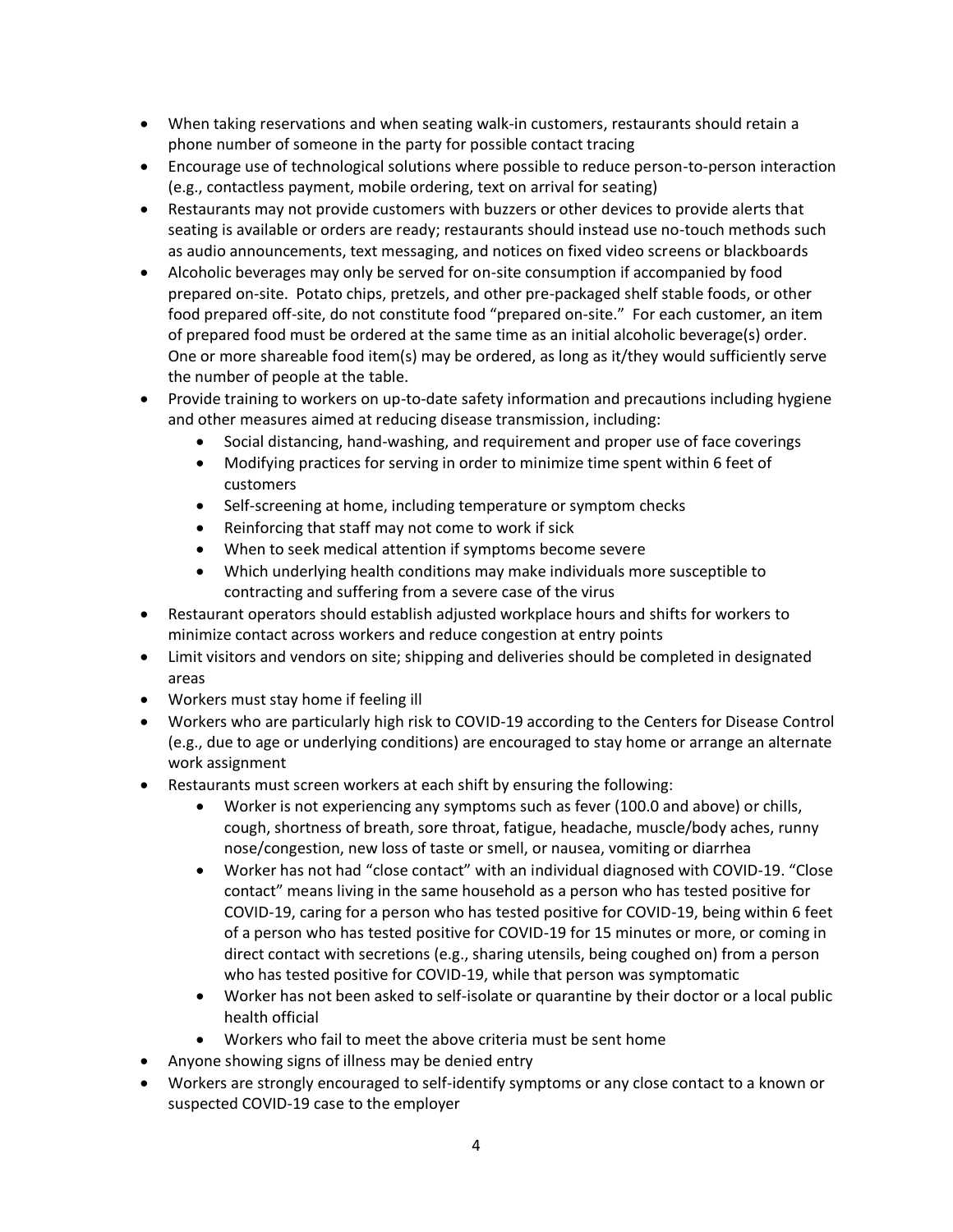- Workers must stay home if feeling ill
- Encourage workers who test positive for COVID-19 to disclose to the employer for purposes of cleaning / disinfecting and contact tracing. If the employer is notified of a positive case at the workplace, the employer shall notify the local Board of Health (LBOH) in the city or town where the workplace is located and assist the LBOH as reasonably requested to advise likely contacts to isolate and self-quarantine. Testing of other workers may be recommended consistent with guidance and / or at the request of the LBOH
- Notify workers that they may not work if they test positive for COVID-19 (they should be isolated at home) or are found to be a close contact of someone with COVID-19 (they should be quarantined at home)
- Post notice to workers and customers of important health information and relevant safety measures as outlined in the Commonwealth's [Mandatory Safety Standards for Workplace](https://www.mass.gov/info-details/reopening-mandatory-safety-standards-for-workplaces)
- Designate the Person in Charge (105 CMR 590) for each shift to oversee implementation of the guidelines in this document
- Restaurants will be allowed to maximize outdoor dining space, including patios and parking lots where available, where municipal approval is obtained
- Additional on-site amenities and services shall only open and operate when those amenities or services would otherwise be authorized to operate under the Commonwealth's Phased Reopening Plan and then must adhere to all sector-specific safety protocols, available on the [Reopening Plan website,](https://www.mass.gov/info-details/reopening-massachusetts) applicable to the amenity or service. Examples include:
	- Darts, arcade games, and other indoor games: Must follow the Arcades & Other Indoor & Outdoor Game & Recreation Businesses guidance, including the requirement that active use of pool tables and other games involving patrons not seated at tables is not permitted in areas where food service is provided.Musical and other performances: Must follow the latest Theater and Performance Venue guidance, including distance between performers and between performers and attendees. Performances at indoor venues may not include singing or the playing of wind or brass instruments
	- Dance floors: Must remain closed until Phase 4
	- Gift shops: Must follow the latest retail guidance
	- Events hosted at restaurants must follow the Indoor and Outdoor Events guidance, including the capacity limitations in that guidance.

## **IV. Cleaning and Disinfecting**

- Clean commonly touched surfaces in restrooms (e.g., toilet seats, doorknobs, stall handles, sinks, paper towel dispensers, soap dispensers) frequently and in accordance with CDC guidelines
- Keep cleaning logs that include date, time, and scope of cleaning
- Conduct frequent disinfecting of heavy transit areas and high-touch surfaces (e.g., doorknobs, elevator buttons, staircases)
- Implement procedures to increase cleaning / disinfecting in the back-of-house. Avoid all food contact surfaces when using disinfectants. Food contact surfaces must be cleaned and sanitized before use with a sanitizer approved for food contact surfaces. Non-food contact surfaces must be frequently cleaned
- In the event of a presumptive or actual positive COVID-19 case of a worker, patron, or vendor, the restaurant must be immediately shut down for 24 hours and then must be cleaned and disinfected in accordance with current CDC guidance before re-opening